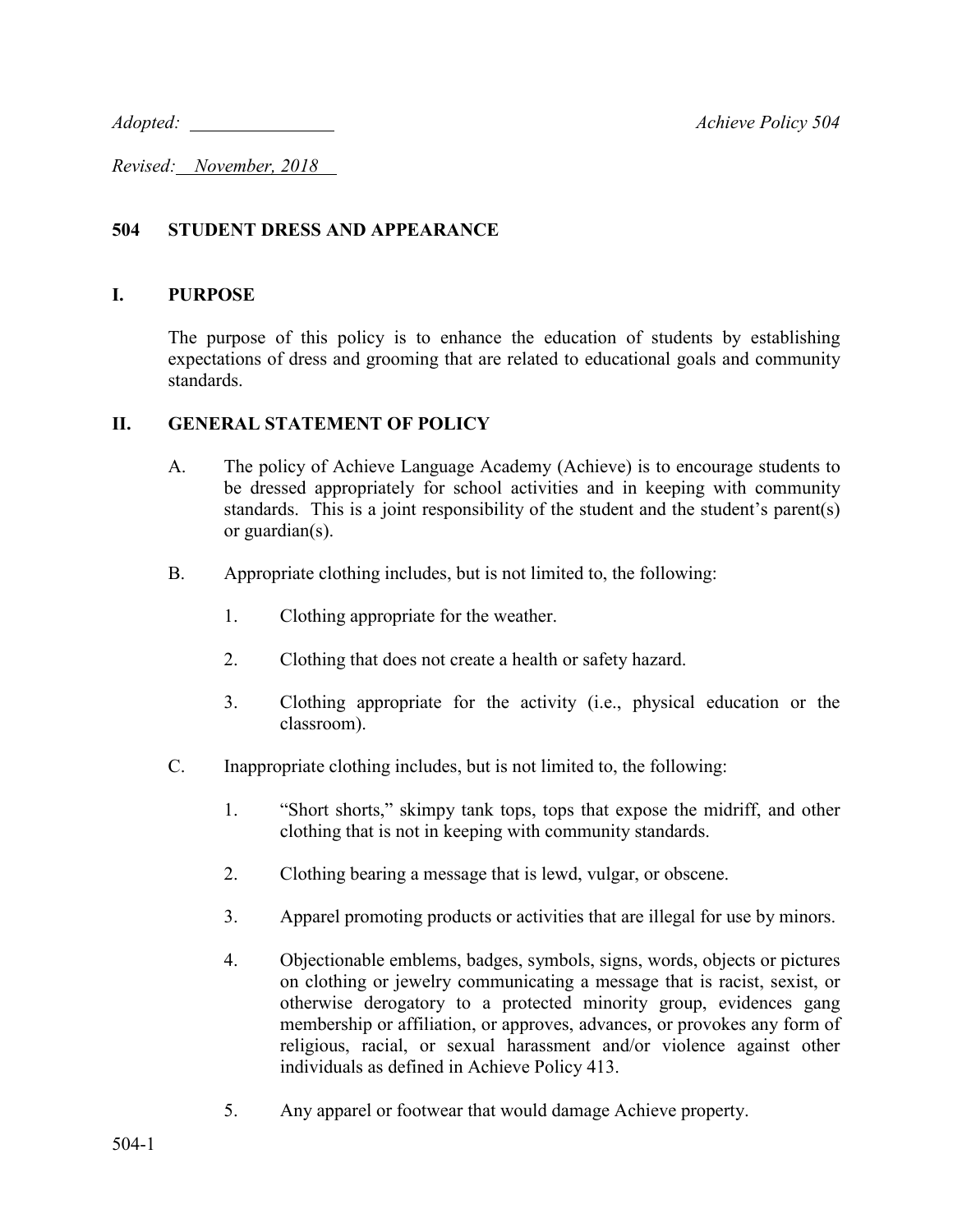- D. Hats are not allowed in Achieve buildings except with the approval of the building principal/director (i.e., student undergoing chemotherapy; medical situations).
- E. The intention of this policy is not to abridge the rights of students to express political, religious, philosophical, or similar opinions by wearing apparel on which such messages are stated. Such messages are acceptable as long as they are not lewd, vulgar, obscene, defamatory, profane, or do not advocate violence or harassment against others.
- F. "Gang," as defined in this policy, means any ongoing organization, association, or group of three or more persons, whether formal or informal, having as one of its primary activities the commission of one or more criminal acts, which has an identifiable name or identifying sign or symbol, and whose members individually or collectively engage in or whose members engaged in a pattern of criminal gang activity. "Pattern of gang activity" means the commission, attempt to commit, conspiring to commit, or solicitation of two or more criminal acts, provided the criminal acts were committed on separate dates or by two or more persons who are members of or belong to the same criminal street gang.

## **III. PROCEDURES**

- A. When, in the judgment of the administration, a student's appearance, grooming, or mode of dress interferes with or disrupts the educational process or school activities, or poses a threat to the health or safety of the student or others, the student will be directed to make modifications or will be sent home for the day. Parents/guardians will be notified.
- B. The administration may recommend a form of dress considered appropriate for a specific event and communicate the recommendation to students and parents/guardians.
- C. Likewise, an organized student group may recommend a form of dress for students considered appropriate for a specific event and make such recommendation to the administration for approval.

*Legal References:* U. S. Const., amend. I *Tinker v. Des Moines Indep. Sch. Dist.*, 393 U.S. 503, 89 S.Ct. 733, 21 L.Ed.2d 731 (1969) *B.W.A. v. Farmington R-7 Sch. Dist.*, 554 F.3d 734 (8<sup>th</sup> Cir. 2009) *Lowry v. Watson Chapel Sch. Dist.*, 540 F.3d 752 (8th Cir. 2008) *Stephenson v. Davenport Cmty. Sch. Dist.,* 110 F.3d 1303 (8<sup>th</sup> Cir. 1997) *B.H. ex rel. Hawk v. Easton Area School Dist.*, 725 F.3d 293 (3rd Cir. 2013) *D.B. ex rel. Brogdon v. Lafon*, 217 Fed.Appx. 518 (6<sup>th</sup> Cir. 2007)